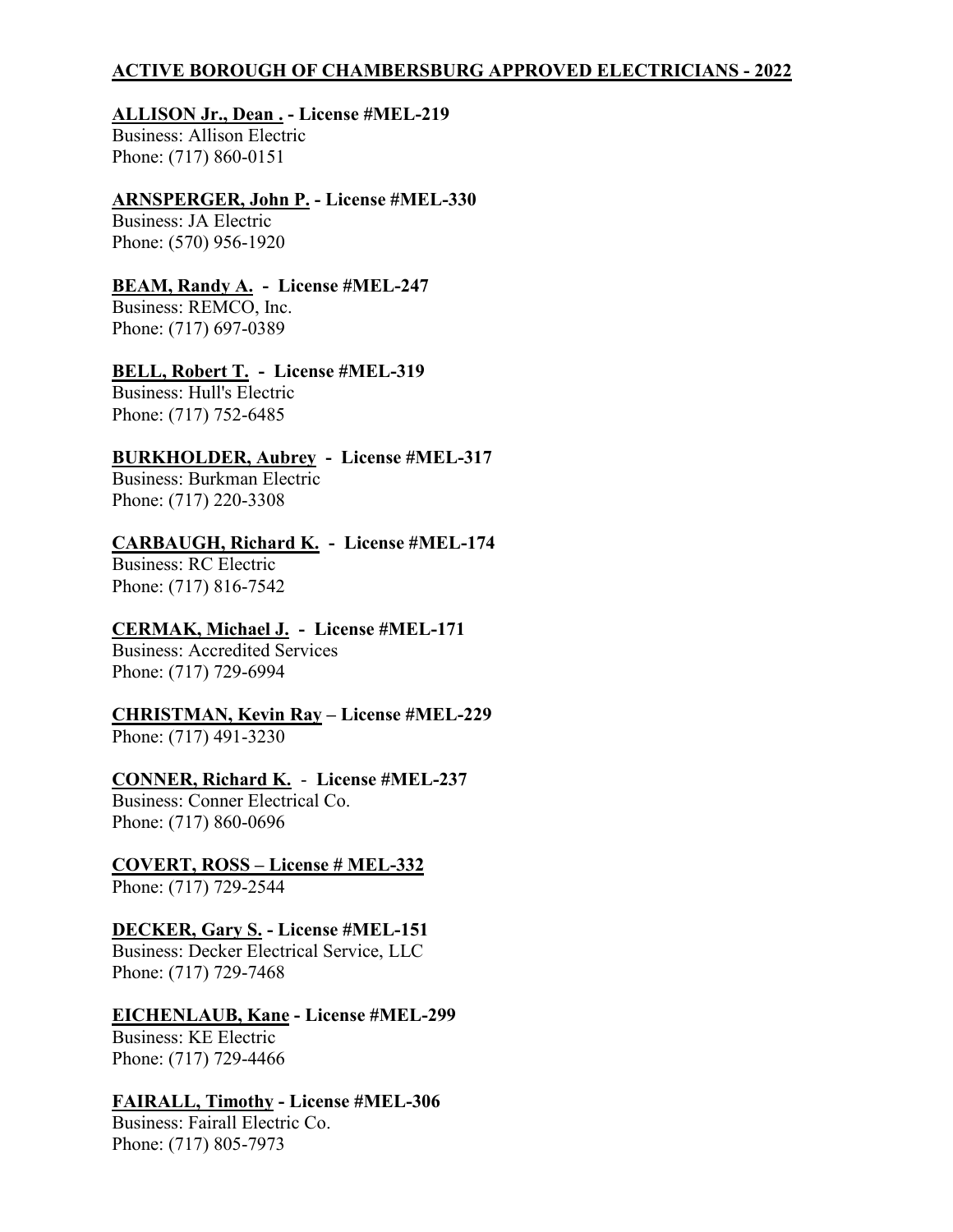#### **GIORGINI, John J. - License #MEL-242**

Business: Horst Electric Phone: (717) 263-8575

#### **HAINES, Kenneth D. - License #MEL-214** Phone: (717) 372-4456

**HAMMOND, Randy S. - License #MEL-260** Phone: (717) 860-6697

## **HARPER II, James D. - License #MEL-243**

Business: Advanced Electrical Contractors, Inc. Phone: (240) 217-0094

## **JACOBS Jr, Robert H.** - **License #MEL-335**

Business: Frank B. Lesher Company Phone: (717) 729-5695

## **KATORA, James M. - License #MEL-290**

Business: Lobar, Inc. Phone: (717) 571-7521

#### **KENDRICK, Richard E.** - **License #MEL-R067**

Business: Kendrick Electric Phone: (717) 372-4834

# **KILLEN, Matthew - License #MEL-325**

Business: Killen's Electric LLC Phone: (717) 357-4102

## **LADY II, Timothy - License #MEL-307**

Business: Frank B. Lesher Phone: (717) 263-9248

## **MEHALL, Tom - License #MEL-346**

Business: ElecTech Contracting, Inc. Phone: (717) 318-6751

## **MYERS, Erick - License #MEL-223**

Business: Glen L. Myers Inc. Phone: (717) 729-1524

## **PERRY, Jeff C. - Reciprocal License #MEL-R030**

Business: Countywide Electric Phone: (301) 992-3512

## **RAMER, Shawn M. - License #MEL-343**

Phone: (717) 404-8293